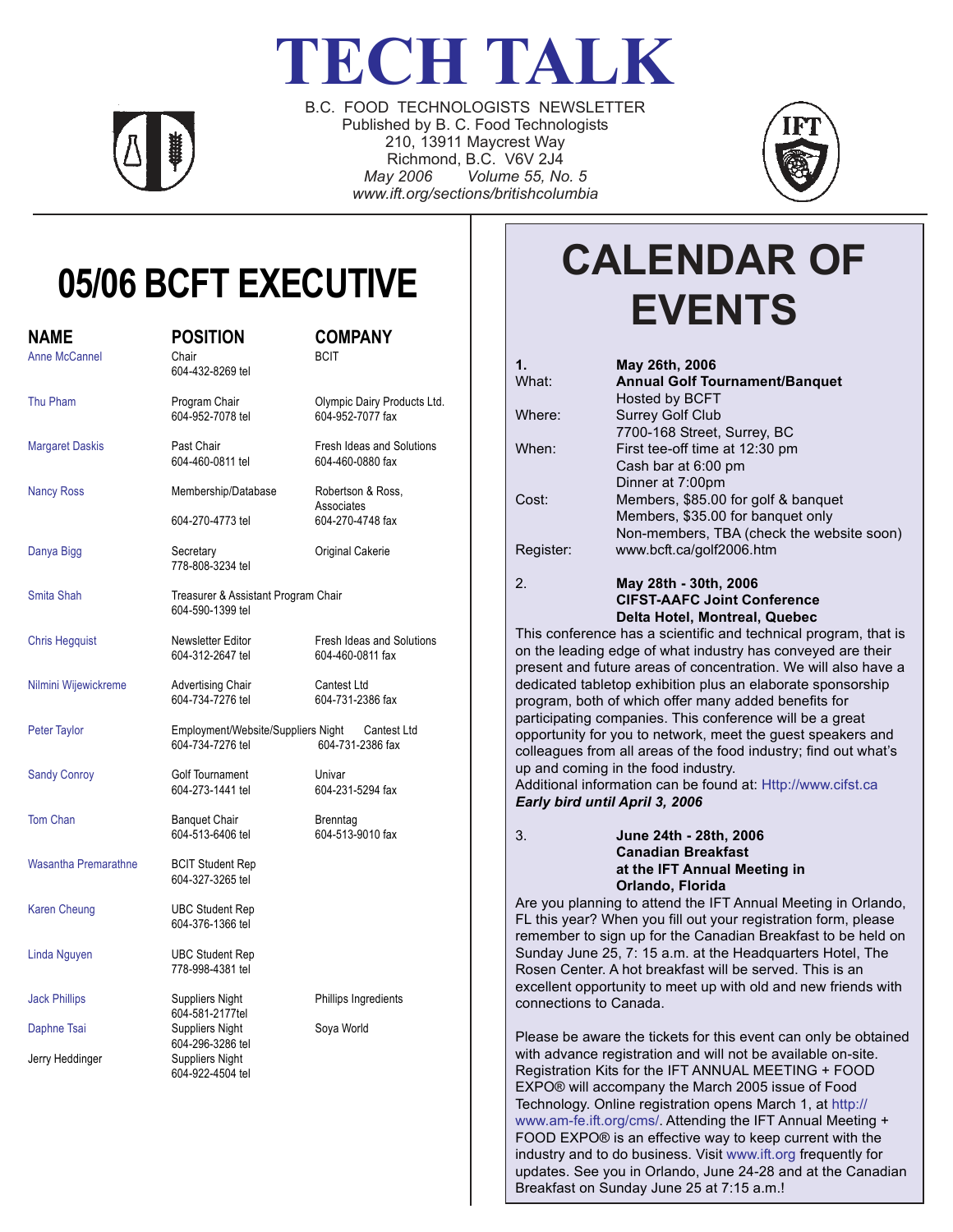### *Message from the BCFT Chair*

I must say that I was relieved that the Glycemic Iindex symposium went well (see separate article for details). It was the first time that BCFT has worked with the Okanagan-Kootenay section & the CIFST national office to put on a day event. Thanks to all of you who supported the event through attendance and / or sponsorships.

In order to make registering for future meetings easier, a "PayPal" service has been established so that people will be able to pay for BCFT events in advance by credit card. Thanks to Peter Taylor for organizing and setting this up.

As I finish up this year as Chair of BCFT, I must say I am proud of the association, and particularly thankful for the dedicated volunteers who work so hard to make BCFT a successful organization. As I will return to my teaching duties in September, I feel I will not be able to continue as Chair in the new term. It has been a wonderful learning experience for me to be able to work with the executive in this capacity. I plan to remain on the executive in a new role (yet unknown), and look forward to supporting the new chair as they lead BCFT forward.

I hope to see you all at the upcoming golf tournament and banquet on May 26, and at the CIFST conference in Montreal.

As this will be the last newsletter for this year, I wish you all the very best for a wonderful, safe summer. See you in September!

*Anne McCannel*, BCFT Chair

#### **Notice of the BCFT Annual General Meeting**

All members in good standing are invited to attend the Annual General Meeting of the British Columbia Food Technologists on May 26<sup>th</sup> at the Surrey Golf Club, Surrey, B.C. during the annual banquet.

Financial and event reports will be available at the meeting. Anyone interested in becoming involved with the 2006 / 2007 BCFT executive is invited to contact Anne McCannel at anne\_mccannel@bcit.ca.

See you on May 26!

#### *BCFT Website*

Please check out the BCFT website at www.bcft.ca for:

·Up to date information about upcoming BCFT events,

·Job Postings, for those companies needing a hard working food technologist,

·Job Seekers, for those hard working food technologist needing a company,

If you have any feedback or events that you would like posted, please email Peter Taylor at webmaster@bcft.ca.



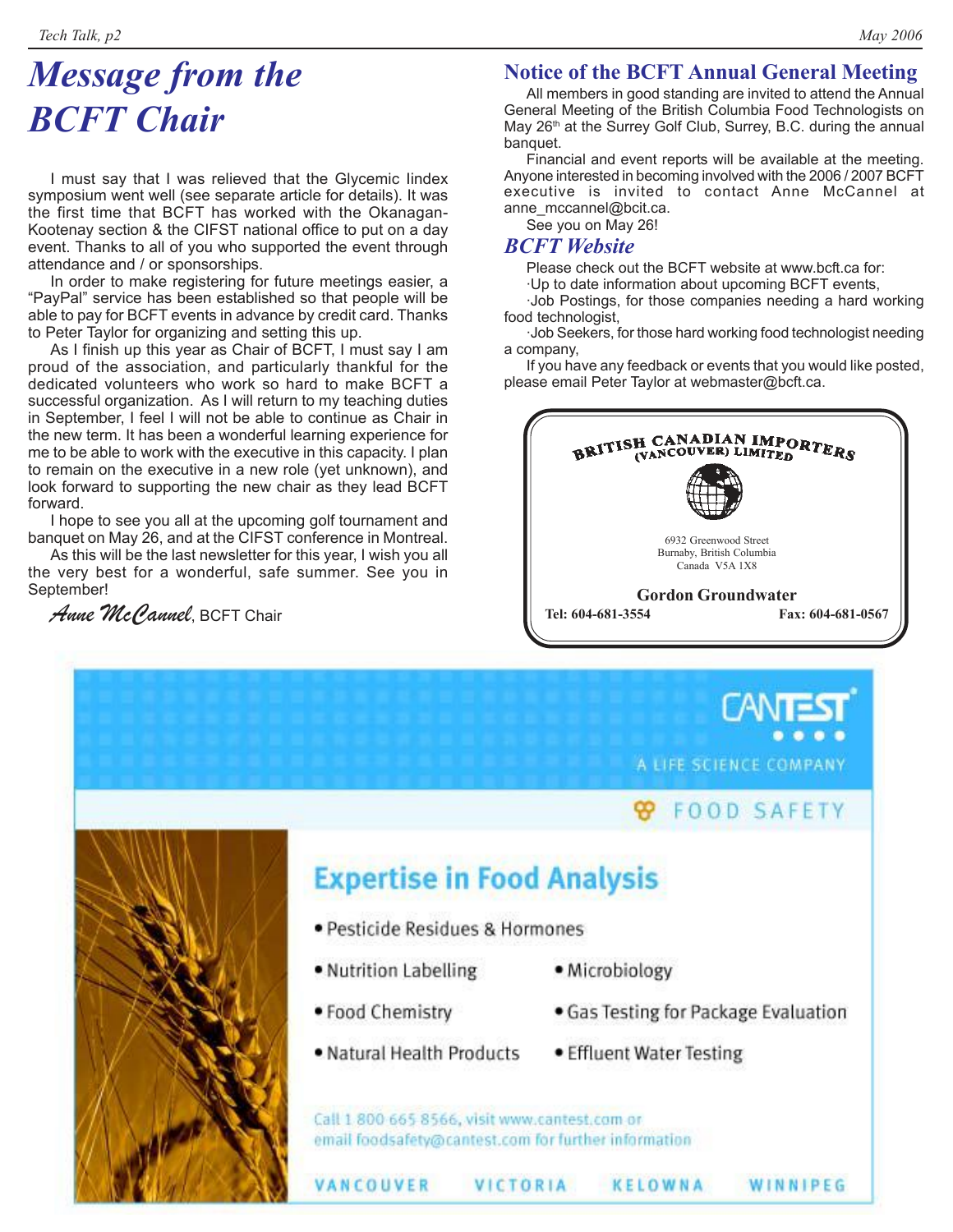## *Glycemic Index Symposium A Big Success!*

The Glycemic Index (GI) Symposium, held on March 30 in Richmond, was a great success. A total of 71 people attended, with an additional 17 students in the audience for the morning sessions. The event was co-hosted by BCFT, national CIFST, and the Okanagan-Kootenay section of CIFST.

The day began with four excellent expert speakers. Dr. Vlad Vuksan, from the St. Michael's Hospital Diabetes Comprehensive Care Program at the University of Toronto discussed the science of Glycemic Index. Katherine Corbett from Glycemic Index Laboratories (Toronto) described global examples of GI product launches and marketing. And Saul Katz and Carla Poirier from New Era Nutrition (Edmonton) talked about product opportunities that have been driven by the GI trend.

In the afternoon, industry representatives discussed their experiences with the GI market and products. Speakers included Andy Dobson (Bioneutra), Cal Kelly (Emerald Seed



#### **Nancy Bender** Sales Representative

Microbiology Products

#### **3M Canada Company**

804 Carleton Court, Annacis Island New Westminster, BC V3M 3M1 800 661 8126 Voicemail 423 800 665 4759 Fax nabender@mmm.com

www.3M.com/microbiology



Products), Kim Lucas (Cevena Bioproducts), and Sara Weintraub (Sunopta).

An open discussion at the end of the event allowed participants to share their successes and challenges in the area of GI. The possibility of lobbying the government to move forward in the area of glycemic index was raised. While it is the mandate of BCFT and CIFST to share ideas and information on key industry developments amongst members, rather than lobby the government on specific issues, Katherine Corbett of Glycemic Index Laboratories volunteered to be a contact person for those who wish to work together to approach the government on this issue. Katherine can be reached at kcorbett@gilabs.com for more information.

Special thanks to sponsors of the event: Boticelli Chocolates, Brenntag, National Starch and Silver Hills Bakery.



#12 - 3871 North Fraser Way, Burnaby, BC, V5J 5G6 Ph:(604) 432-9311, Fax: (604) 432-7768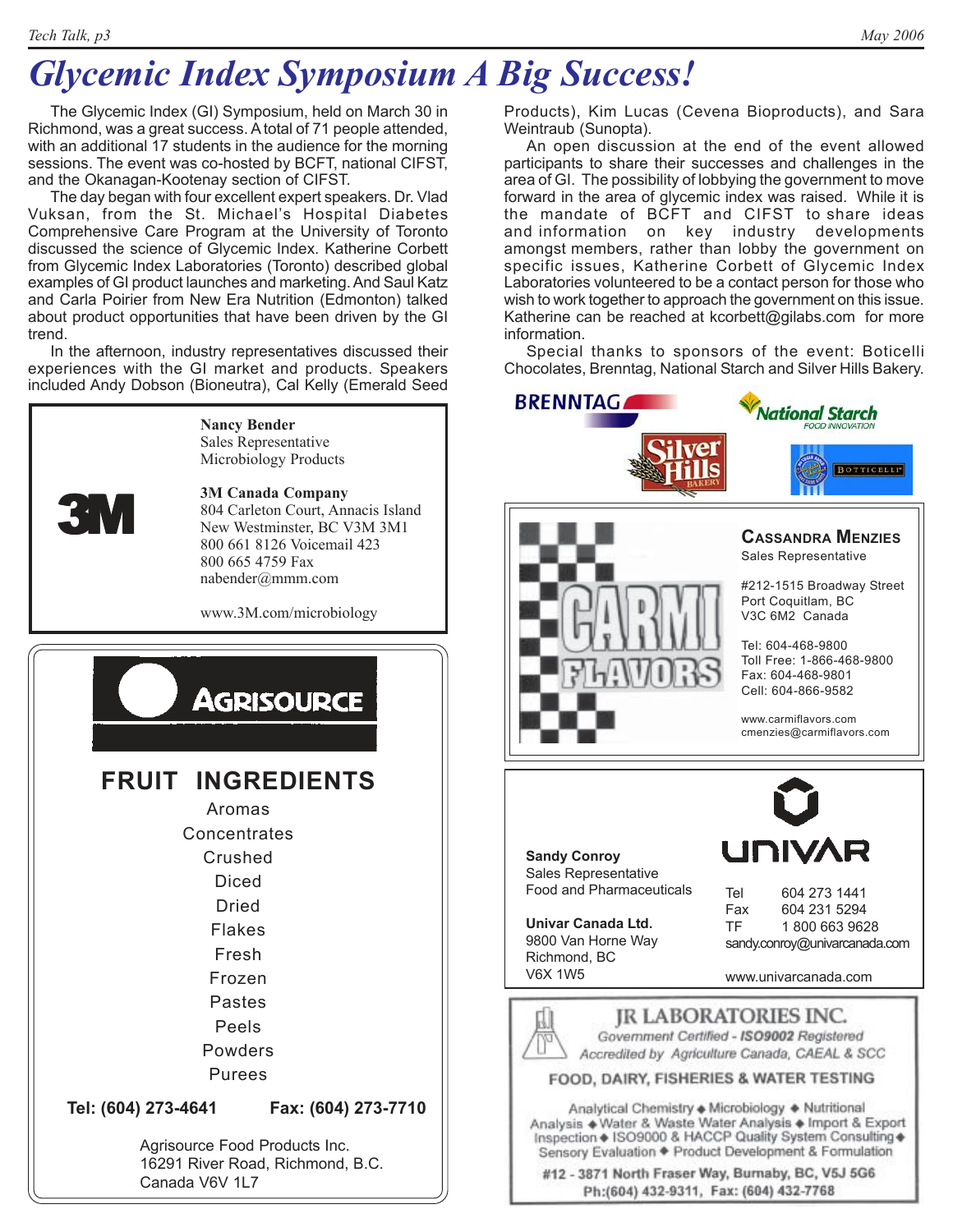# **BCFT PROGRAMS: Wrap-up and A Look Ahead**

Spring is in the air!!! It marks the end of another great year for the British Columbia Food Technologist Section (BCFT). Wait… we can not end a fiscal year without having the all-time favourite BCFT Golf and Banquet. Please mark your calendar for a day of fun golfing and fine dinning at the Surrey Golf Course on May 26, 2006. Please see additional notes within Tech Talk.

As another year is coming to an end, I can't help but reflect; reflect to appreciate the support and contribution members of the BCFT had made to the programs and events; reflect to learn from past mistakes or difficulties; reflect so that improvements can be made for the betterment of future programs. As I completed my first year as BCFT's Program Chair, I would like to extend many thanks to the committee, members and non-members for your support and guidance which enables the continual success of BCFT programs.

The 2005/2006 BCFT program began in October 2005 with a slow, relaxed, and take-a-chill type of event, where we tasted wines from the Westham Island Estate Winery and enjoyed Dr. David McArthur's interesting and informative speech on the history of wine, the varieties, and wines sensory attributes.

In January 2006, we continued with the Students Night event organized by the UBC student representatives, Karen Cheung and Linda Nguyen along with the support of UBC Food Science professors and students. The programs of the event was well liked by the students and therefore, well attended by the students. However, the event was poorly attended by the Food Industry members. Thus, I hope for greater support from the Food Industry members of next year's Students Night since students are the next generation of Food Scientists and a source of innovations. Please show your support!!!

As January withering away… there appeared February and in came BCFT's joint meeting with BCFPA (British Columbia Food Packaging Association) on Allergens and Understanding the Risks. The event presented two interesting speakers: Dr. Teuber, an IFT distinguished lecturer, engaged us with case studies and research on Allergens and Gary Baird of the Canadian Food Inspection Agency (CFIA) talked on the regulatory aspects of Food Allergens. The two speakers made for a very complementary presentation. Many thanks for all your support.

March 2006 came along and brought with it BCFT's annual Supplier's Night. The change in venue this year had brought out new faces which I had the pleasure of meeting. Many thanks to the organizers, suppliers, and participants.

March proved to be a busy month. It began with the Supplier's Night and ended with a full day symposium on Glycemic Index presented jointly by CIFST (Canadian Institute of Food Science and Technology), CIFST Okanagan-Kootenay Section and BCFT. The meeting resulted in a great discussion.

And now… May is here. It signals the end of another program year at BCFT. The program started out slow, but ends with an upbeat node as we will come together again to enjoy a game of golf and share a delicious meal.

As I continue on as BCFT Program Chair for the 2006\2007 fiscal year, I hope for your feedbacks and comments of past events, and I look forward to your suggestions and ideas for the coming program year. As we embrace the spring, I wish you all a fun-filled summer, and see you again in autumn.

Thank you, *Thu Pham* BCFT Program Chair